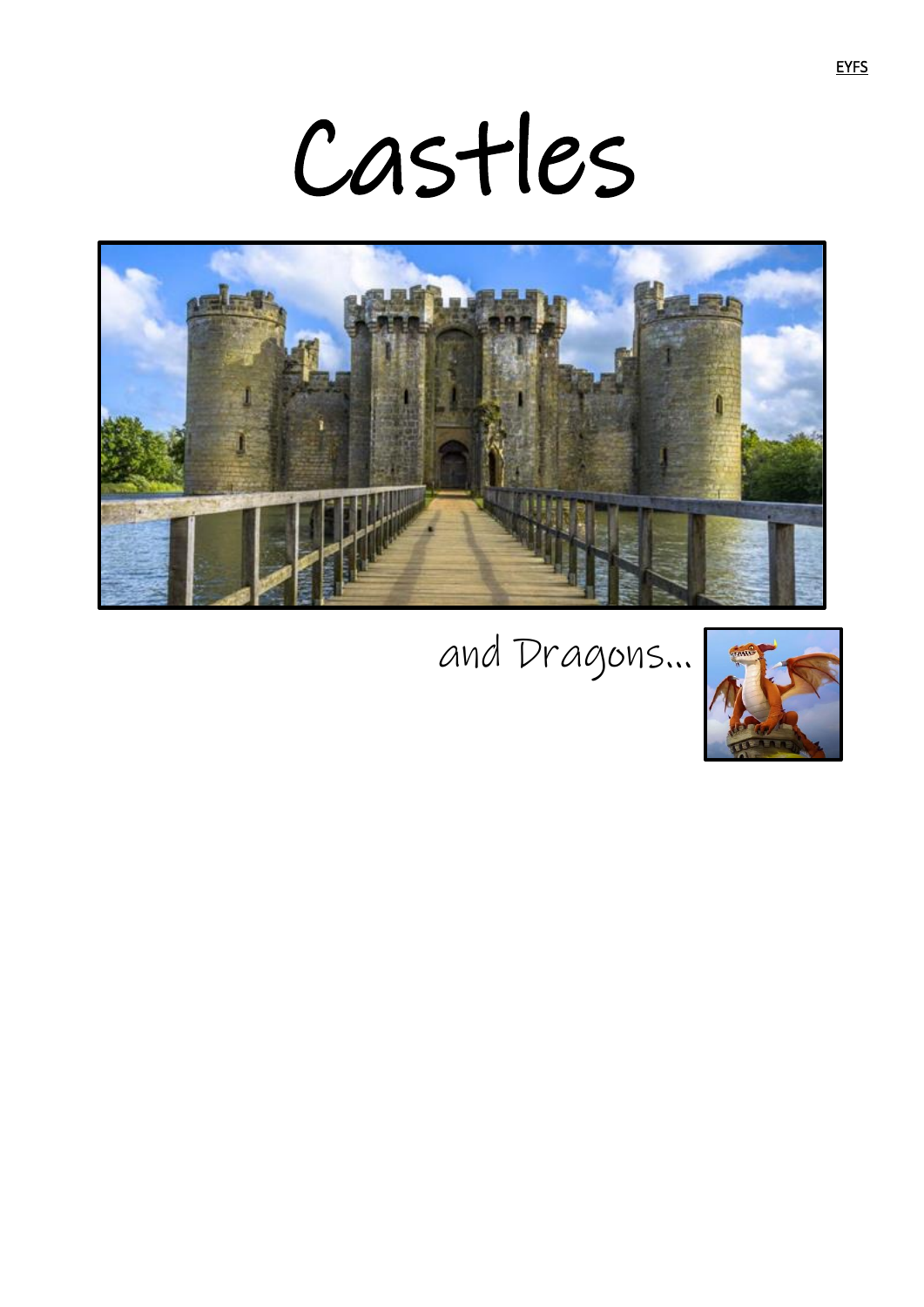## General Tasks

To help with learning from home the Government has set up the Oak National Academy. This offers 180 video lessons each week across a broad range of subjects from Reception to Year 10 and are free to use. The Oak National Academy can be accessed here:

<https://www.thenational.academy/>

In addition, the BBC is running programmes and resources for pupils of all ages, with many famous faces presenting lessons. These resources can be found here:

<https://www.bbc.co.uk/bitesize/learn>

<https://www.bbc.co.uk/bitesize/articles/znwrcqt>

#### Phonics Tasks

One of the key learning in EYFS is phonics. These are the letters and sounds individual letters make as well as groups of letters together. Look at the Phonics Tasks in your Easter Pack. Please could you do one task per day.

- Phonics Play Lots of phonics games and activities. This can be found at: <https://www.phonicsplay.co.uk/> with the Username: March20 and the Password: home
- Another phonics page we use is Monster Phonics: <https://monsterphonics.com/> with the Username: login and Password: homelearning
- The last phonics we would recommend is Oxford Owl:

[https://home.oxfordowl.co.uk/reading/learn-to](https://home.oxfordowl.co.uk/reading/learn-to-read-phonics/)[read-phonics/](https://home.oxfordowl.co.uk/reading/learn-to-read-phonics/)

#### Weekly Maths Tasks

Again, look at previous projects for some great ideas about what Maths you can do daily. Pick one a day. Here are some additional ideas:

- Set up a tuck shop for daily snacks where they get given a set amount of money for the day to buy snacks.
- Make a timetable of the day looking at the days of the week, as well as the time each activity is starting. Draw the clock, with the long hand the minute hand and the short hand the hour hand.
- Go on a shape hunt. First one to find 3 triangles. Do the same for circles, rectangles, squares.

## Weekly Reading Tasks

There are some really great ideas on previous project packs so feel free to do the ones you have not completed yet.

Here are some additional ideas are:

- Read a novel (chapter book) to your child, such as David Walliams or Harry Potter.
- Listen to a story (BBC bedtime stories a new one every day)
- Make a new front cover for a book you have read. Who would you put on the front?

### Other Weekly Tasks

#### Science

- Spot some signs of Spring in the garden…
- What animals can you find (be careful to put them back where you found them….)
- PE
	- Start each morning with a good wake up! Daily 30mins exercise by logging onto YouTube and watching Joe Wicks (PE with Joe) who is doing it live every morning at 9am. If you miss this time, then previous exercise routines are on there.

#### **History**

• Find 'Horrible Histories' on BBC (Internet) and write 3 interesting things you have learnt from each program. (there are also games linked to each one)

#### Design Technology

• Help make some cakes or biscuits for the family. Don't forget to wash up afterwards.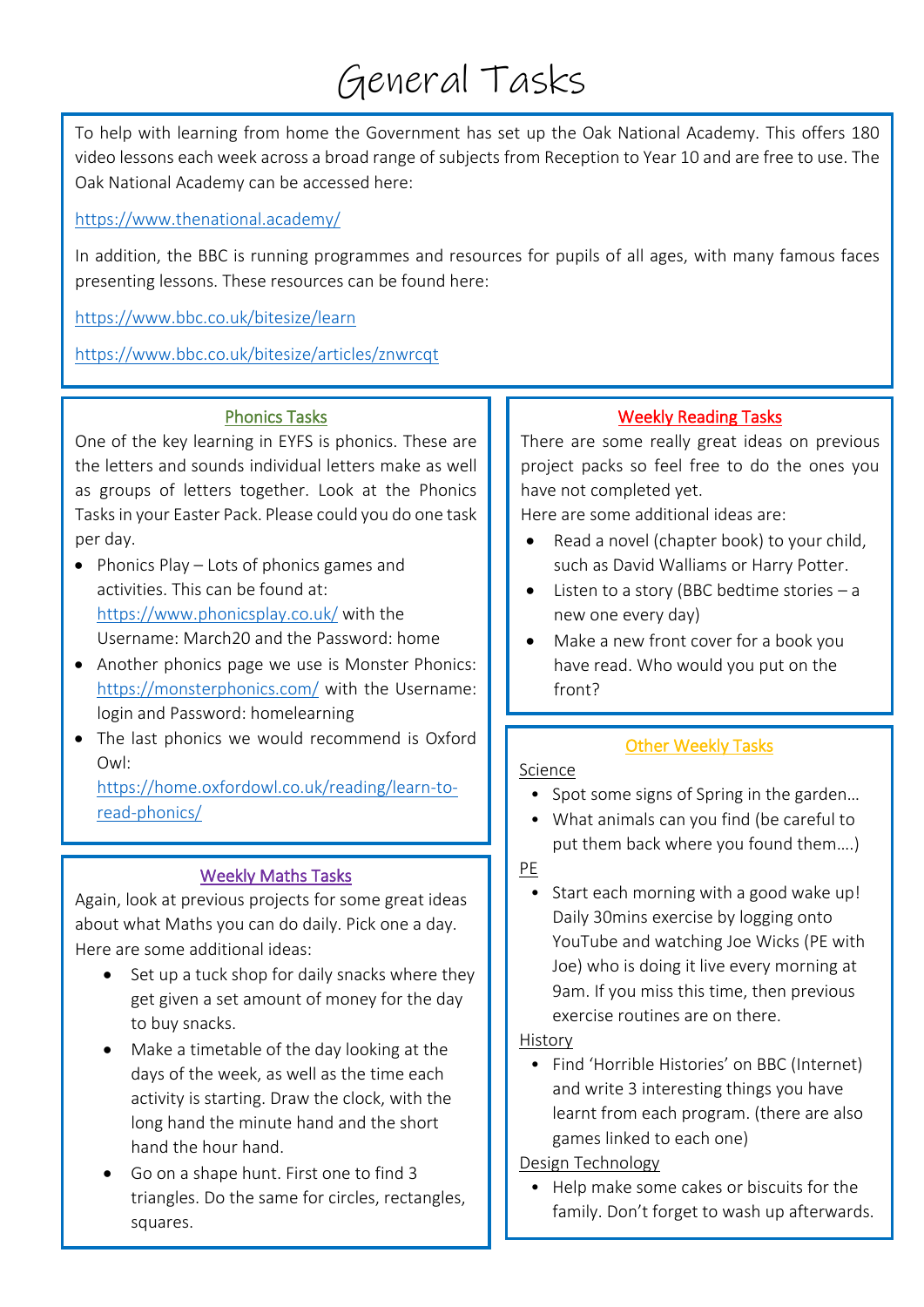Personal, Social and Emotional Development

- Encourage your child to talk about and share their favourite castle, knights or dragon stories or television programmes.
- Discuss what your child would like to do if they were King or Queen for the day. Would they like to live in a castle or palace? Would they have knights to fight dragons? Would they hold a big party for all their friends?
- Talk about being brave like knights. What does being brave mean? When were they brave? If you wish to, you could link this with the correct situation. Who is being brave? Keyworkers, especially Nurses/Doctors.
- Read some of the stories about Dragons: <https://www.storyberries.com/category/dragons/>
- Hide some object linked to castles, knights or dragons. Encourage your child to work as a team (with you or brothers/sisters) to find them.

#### English

- Play a reading game to cross a moat and reach the castle! Place 3 large plastic hoops in the floor and place letters inside each to spell a CVC word – sit, mat, dog, nap, bed, hot, pet, bus, net, mum, dad, etc. Encourage your child to step into the hoops, saying each phoneme and blending to read the word to reach the castle.
- Write invitations for a castle ball Who are you going to invite? How will the invitations look?
- Make a wanted poster for a dragon (See Activity Sheet 3)
- Create a reading castle using blankets and cushions and covered with sheets.

#### Physical Development

- How do you keep safe like a Knight in Shining Armour? (Activity Sheet 6) Think about how a knight keeps safe using armour and special equipment like shields and helmets. Link this to their own experiences of keeping safe (bike helmets, car seats, arm bands)
- Play a movement game (Simon Says) they could march like a soldier, gallop like horses, wave like a king/queen, fly like a dragon or stand tall like a castle.
- Play a movement and direction game. Encourage your child to pretend that they are knights and have to follow the Kings/Queen's instructions! Give instructions, such as march forwards, take 2 steps backwards, turn around, etc.
- Make some biscuits or cakes (for the King/Queen of course!). Encourage them to listen to and follow instructions to help to prepare the follow the recipe, following safety and hygiene rules.
- Use tinfoil for children to tear, shape and mould around some of their toys to create suits of armour.
- Make towers using building blocks on top of each other.
- Create a knight themed obstacle course for them (and you) to complete.

Speaking and Listening

- Barnaby Bear visits Edinburgh Castle: <https://www.bbc.co.uk/bitesize/clips/zxsgkqt> Draw and Write down 4 things that you have learnt. (Activity Sheet 1)
- What would you include on your family coat of arms? Encourage your child to talk about things that are important to them and your family and design a coat of arms to represent them. (Activity Sheet 2)
- Use a toy castle to introduce prepositions. These are words such as 'in', 'on', 'beside', 'in front', 'behind', etc. Hide a toy dragon behind the castle and on top of the castle.
- Play a listening and attention game with your child. Place a number of items around the castle/dragon theme on a tray and cover them with a blanket. Remove one of the objects. Can they say which one has been removed?
- Play a listening game with your child. Hide a toy dragon around the house. Give clues to the seeker to find the dragon.

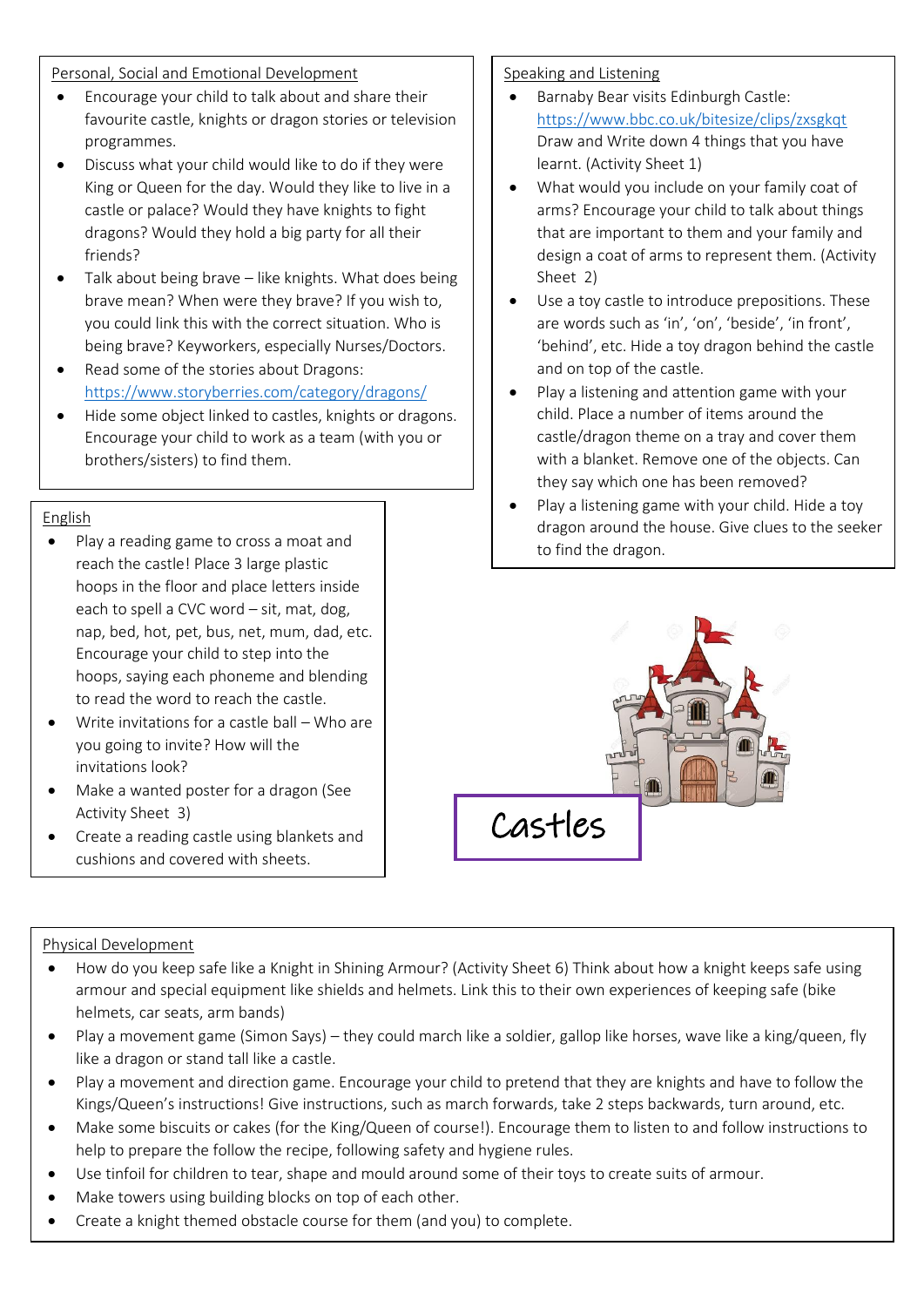#### Mathematics

- Build a turret (Activity Sheet 7)
- Create a castle out of 2D shapes (Activity Sheet 8)
- Have number 1-20 on small piece of paper. Ask then to order the numbers. Take some numbers away and ask them which numbers are missing. Describe a number and ask then to pick that number out.
- Provide cardboard boxes and packaging in a variety of different shapes. Encourage them to use the materials to build model castles and explore the properties of the shapes.
- Look at the pictures of knights on Activity Sheet 9 Can you measure these using items around the house (for example, three 1p coins) and also using a ruler.
- Draw a chalk moat for them to cross. Encourage them to place numbered stepping stones to cross the moat and read the numbers as they walk along the path.

Understanding the World

- Do the 'Can you help a dragon?' science experiment. (Activity Sheet 4)
- Challenge them to make a castle or cave for a toy using specific materials to fulfil specific criteria, e.g. can they make a cave for a dragon that will keep him warm? Can they make a castle for a king that will be strong?
- Do the "Climb your own Beanstalk" science experiment (Activity Sheet 5)
- Castles were built so people could feel safe. Talk about what makes you feel safe and draw some pictures (Activity Sheet 11)

Expressive Arts and Design

- Have strips of paper for them to decorate and make into crowns – perfect for a bit of role play!
- Provide some cardboard boxes and empty packaging for them to use to make castles. Encourage them to decorate the boxes and stick them together to create their models.
- Design a flag to go at the top of a castle. Provide some straws or lolly sticks and some rectangles or triangles of paper.
- Colour in some pictures of castles and knights (Activity Sheet 10)
- Warm up your voice using the voice warm up 'Sound Parade' led by the Somerset Music singing leader at the beginning of this video:

[https://www.youtube.com/watch?v](https://www.youtube.com/watch?v=dI5t9QbozBQ) [=dI5t9QbozBQ](https://www.youtube.com/watch?v=dI5t9QbozBQ)

• Join in with the actions and repeated words of 'Castle Song'. [https://www.youtube.com/watch?v](https://www.youtube.com/watch?v=rEbrwAIEDRI) [=rEbrwAIEDRI](https://www.youtube.com/watch?v=rEbrwAIEDRI)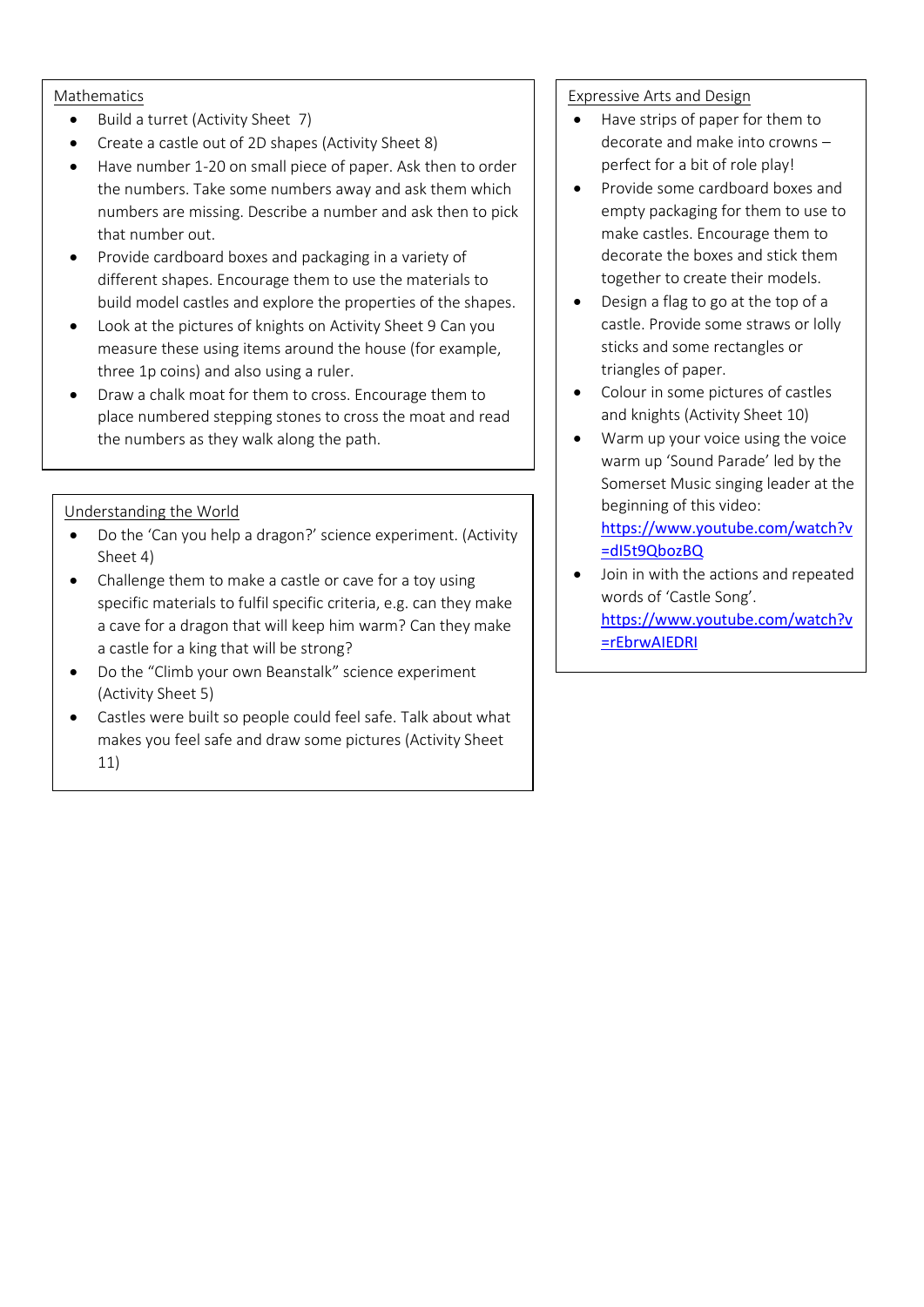## Activity Sheet 1 – Barnaby Bear.

Watch the video of Barnaby Bear visiting Edinburgh Castle[: https://www.bbc.co.uk/bitesize/clips/zxsgkqt](https://www.bbc.co.uk/bitesize/clips/zxsgkqt) Either and Write 4 things that you have learnt.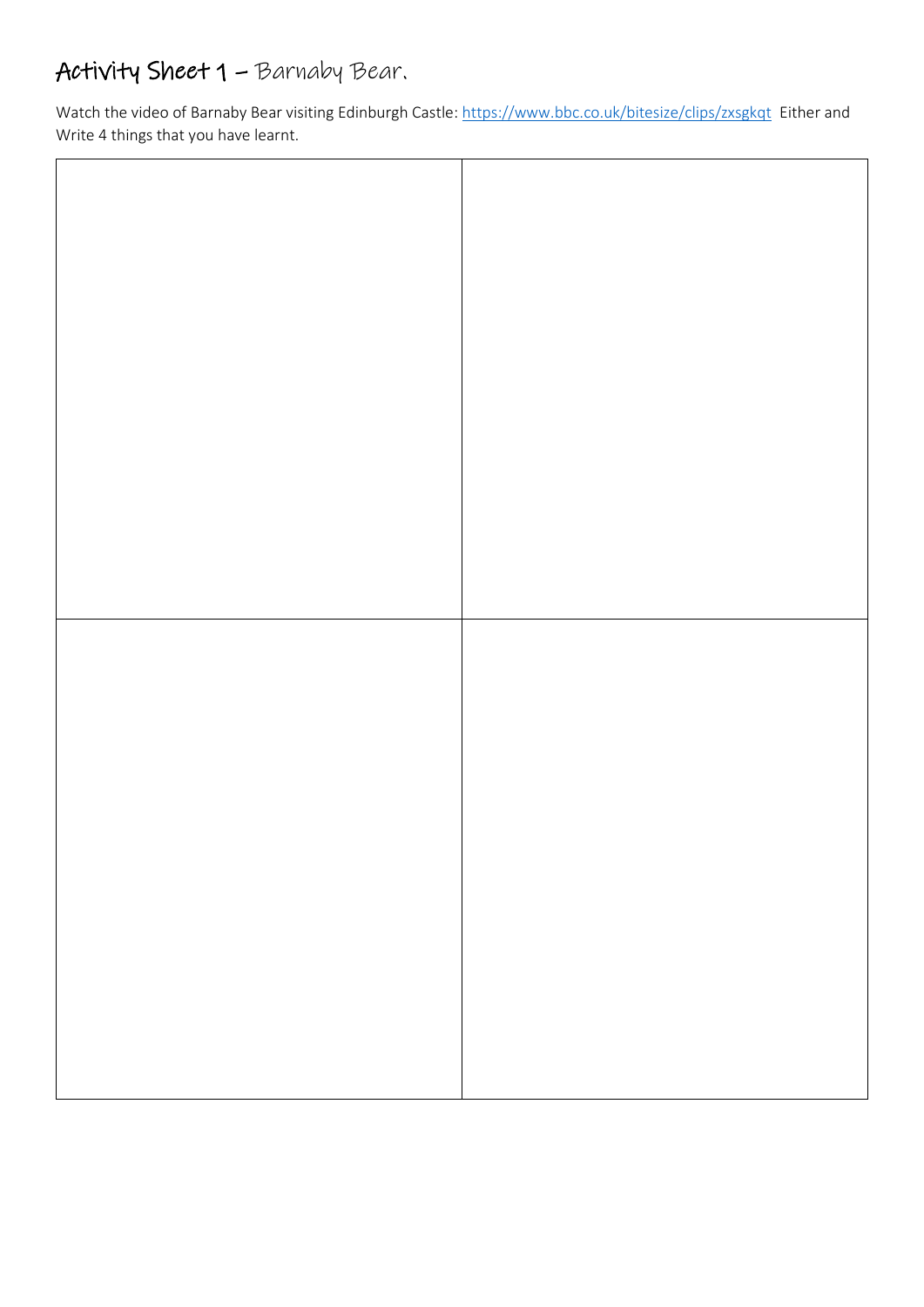## Activity Sheet 2 – Designing a shield

Shields were coloured so that knights could be spotted on the battlefield – after all, you don't want to attack the wrong person! The shield was an important part of a knight's armour. Take a look at the basic shield designs below. Experiment using different colour combinations on the shields.



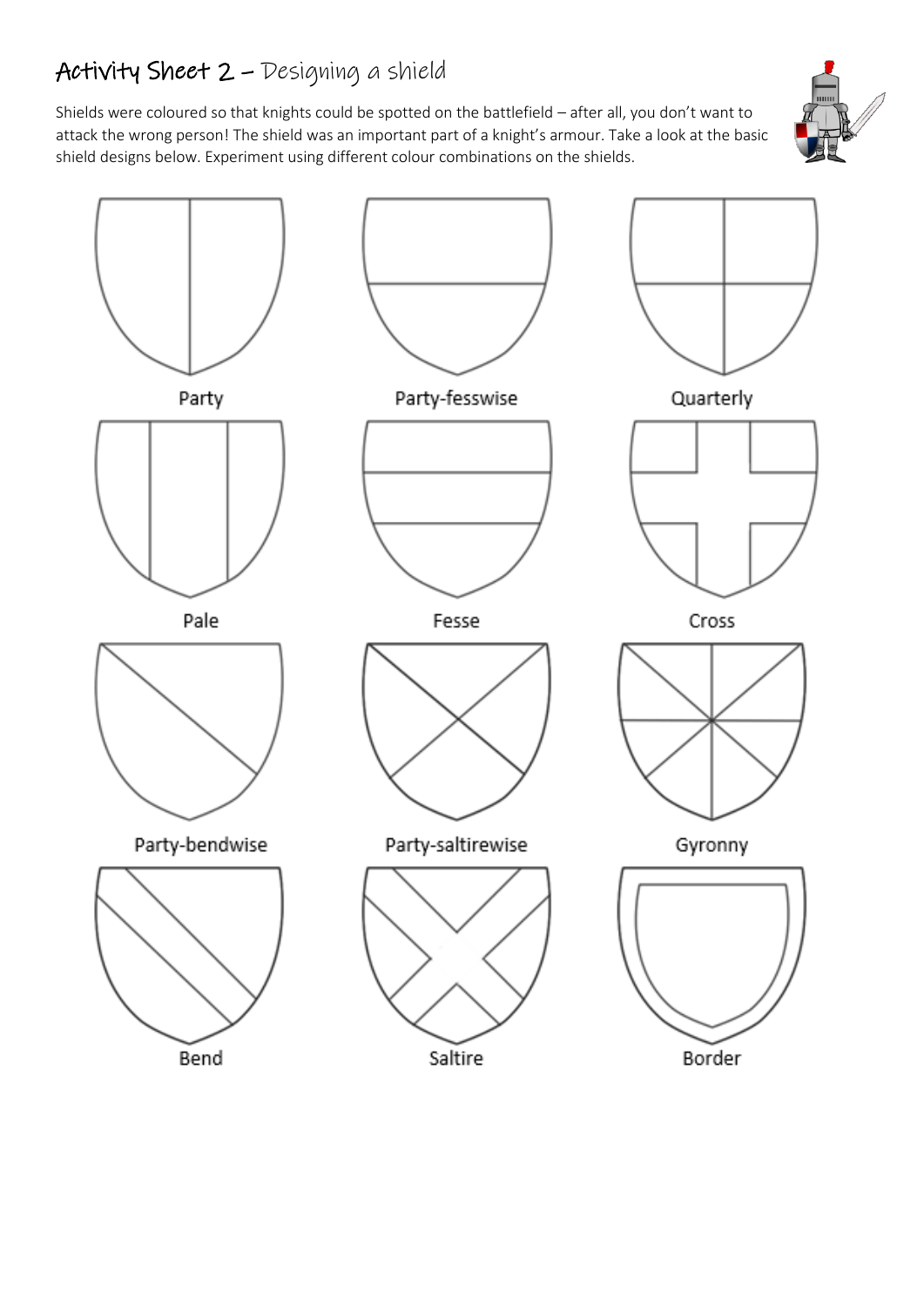## Activity Sheet 3 – Wanted poster of a Dragon

Design a wanted poster for a Dragon. What did they do? Did they capture the princess? Did they burn down the village?

| Wanted |                                           |  |
|--------|-------------------------------------------|--|
|        | <b>Last Seen:</b><br>Crime:               |  |
|        | <b>Eye Colour:</b><br><b>Skin Colour:</b> |  |
|        |                                           |  |
|        |                                           |  |
|        |                                           |  |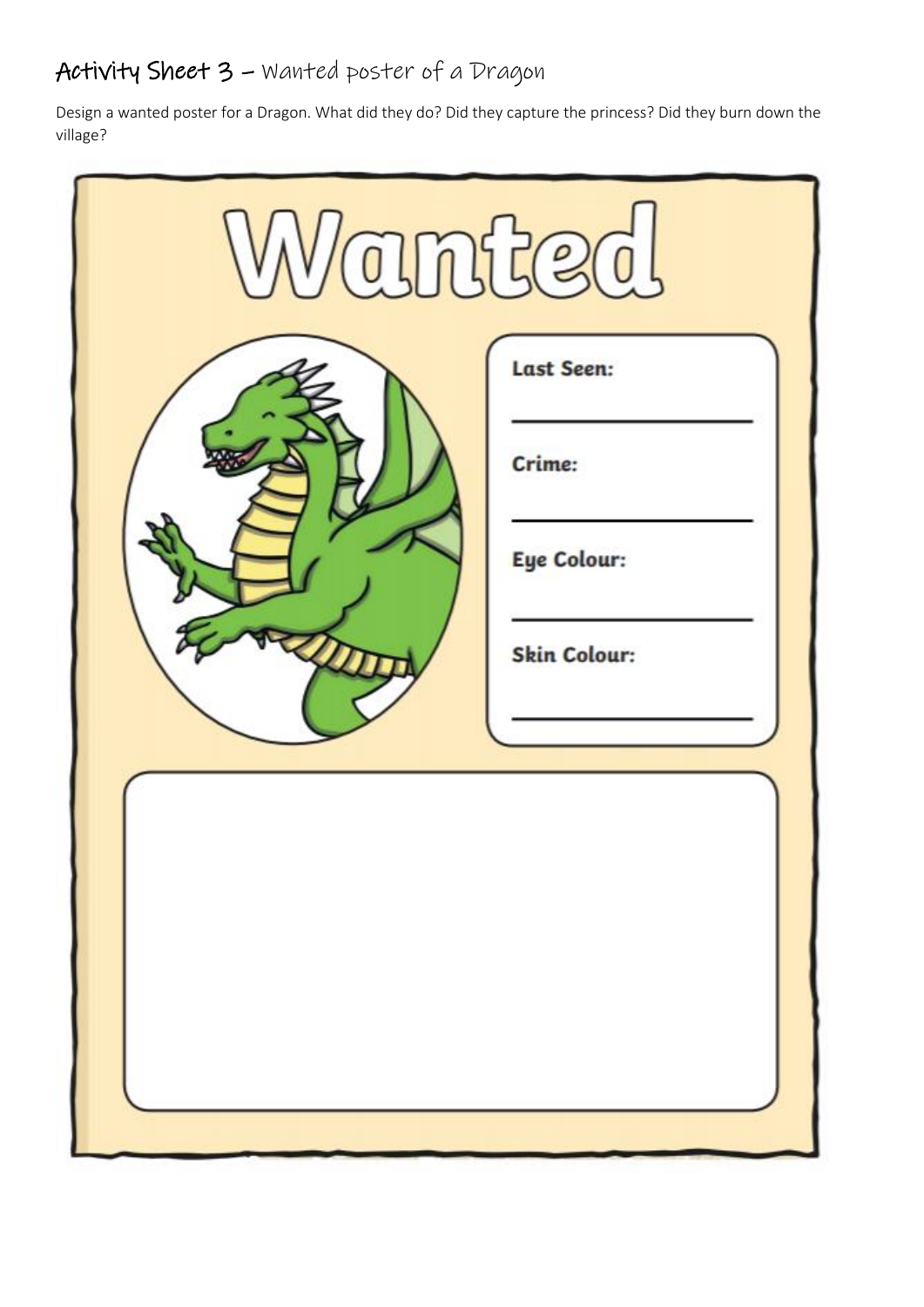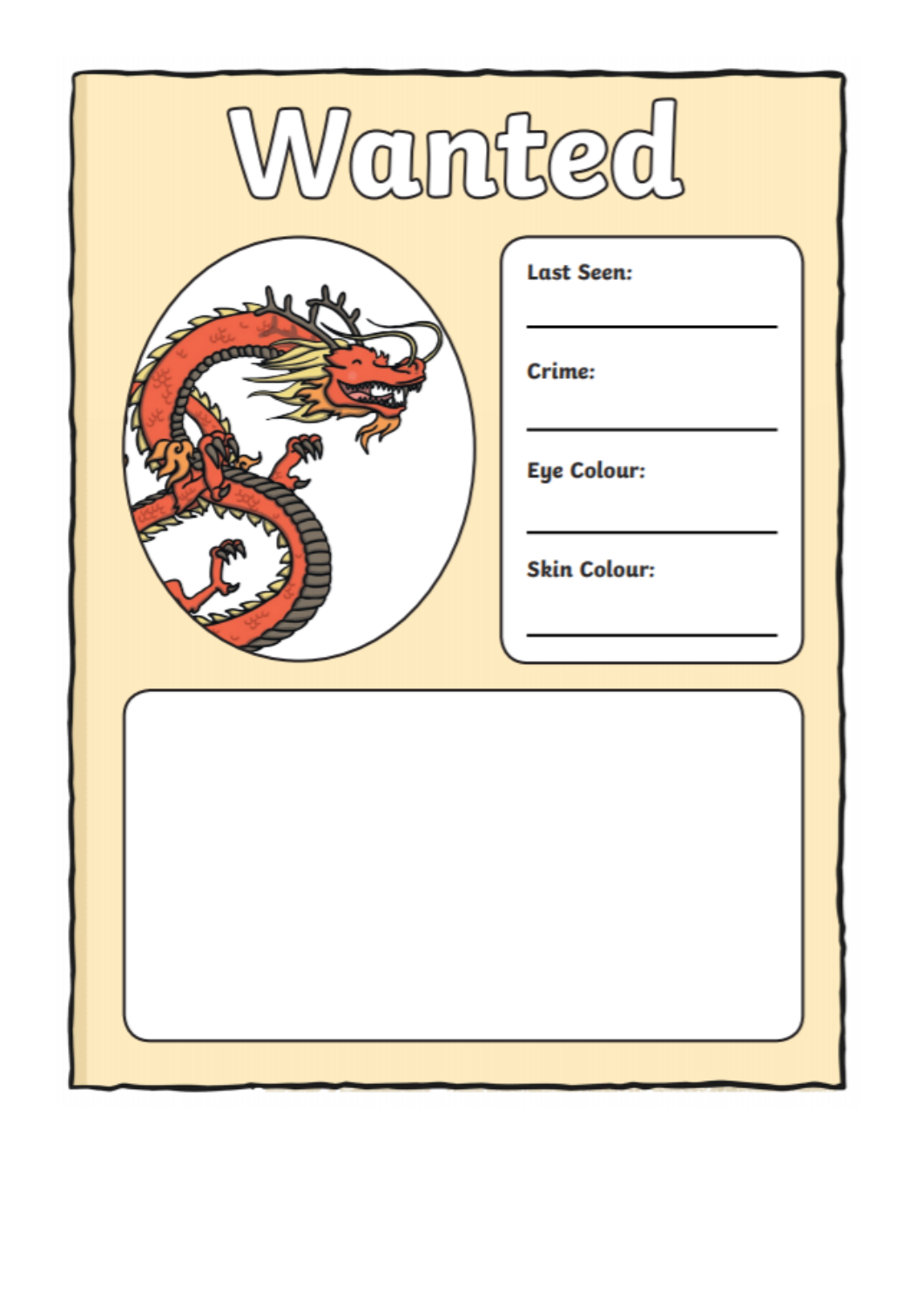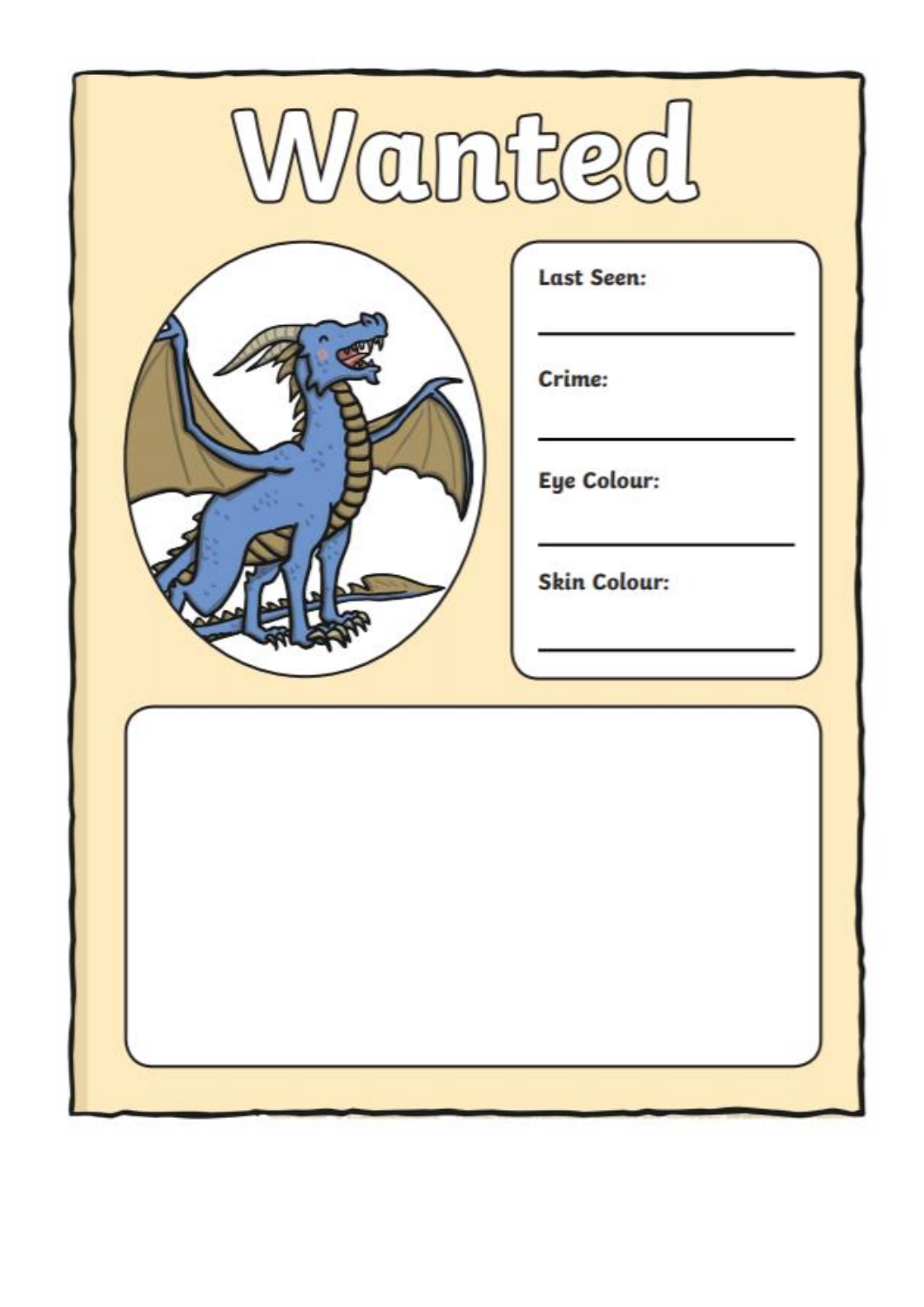## "Can you help a dragon?"

Before you begin this activity, you will need to freeze four small castle characters. You could half fill children's plastic cups, place one character in each and stand them up in the freezer. Make sure each character is frozen in the same quantity of water to ensure a fair experiment.

- Begin the activity by showing them a dragon toy or a Dragon and tell them that he is still a young dragon and he is very friendly.
- Tell them that the dragon really needs their help! Say he is not able to breathe fire yet, he is still learning, but someone has frozen the king, queen, princess and the jester from the castle he lives by, and he needs to help to free his friends.
- Say that although he wants to rescue them by breathing fire and melting the ice, he can't! He needs some help to think of other ways he could help to melt the ice and free his friends.
- Show them the frozen king, queen, princess and jester (or who ever you have put in the freezer) and ask if they will help the dragon to free his friends.
- Say that in order to free the dragon's friends from the ice, we are going to need to think of ways to melt the ice and get them out.
- Provide time for them to think of ideas of how to melt the ice, and then ask them to share their ideas.
- You may like to note the ideas down to refer back to throughout the experiment.
- As they provide you with their ideas, ask them questions to encourage them to explain why things occur and to talk about changes.
- For example, if they said 'Put them in the sun,' you may like to ask them, 'Why do you think I should put the ice in the sun? What will happen to the ice when I put it in the sun? What will the sun do to the ice? Why will the ice melt in the sun? How will the ice change?'
- Once they have fed back their ideas, say that the dragon needs us to help to free his friends as quickly as possible. Say, I wonder which of the ideas would help to melt the ice in the fastest time?
- As they give their opinions about how to melt the ice the fastest, ask them why they think that way will be the fastest way of melting the ice.
- Tell them they now have the chance to carry out a melting experiment. They can choose four different ways to try and melt each of the frozen castle characters and they can use a timer to see which one melts the fastest and which takes the longest.
- Decide four reasonable ways to melt the ice characters. For example, you could put them in warm water, in a bowl in the kitchen, under a radiator, in the sunshine, wrapped in a blanket, etc.
- Help them to record the time it takes for the ice to melt and for the character to be freed, and record the times.
- As the ice is melting, encourage them to discuss what changes they can see happening and ask them to explain why it is happening.
- At the end of the experiment, discuss the results you found and ask them why they think, for example, putting the ice in hot water, helped to melt it the fastest?
- Praise them for helping the dragon to free his friends and for carrying out a super melting experiment!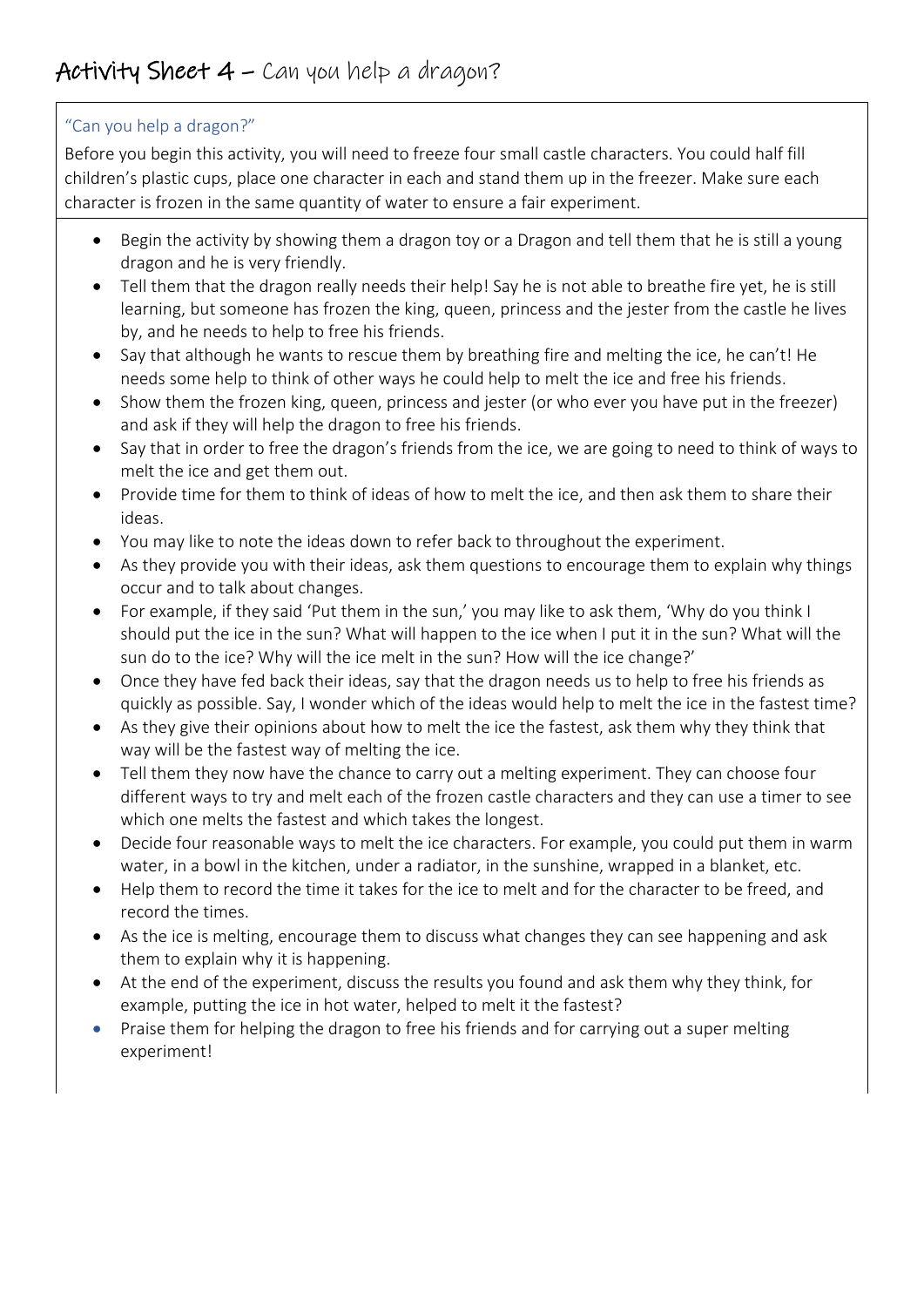# **Climb Your Own Beanstalk**

## **Science Experiment**



## Method

- 1. Ask the children to draw a picture of themselves and stick it to the jar.
- 2. Put a paper towel in the bottom of each jar with a bean on top.
- 3. Place the bamboo stick so that it stands up in the jar. Then stick the cut-out of the castle at the top of the bamboo.
- 4. You can stick some cotton wool onto the castle to resemble the clouds.
- 5. Leave the bean in a light place and water your bean regularly.
- 6. Watch as the beanstalk grows over time.
- 7. Twist the beanstalk around the bamboo as it grows.
- 8. Children can then see how long it takes for their beanstalk to reach the castle.

## You will need:

A jar per child

Paper towels

Water

A bean per child

A bamboo stick per child

A Castle Cut-Out

Cotton wool

A piece of card for each child to draw a picture of themselves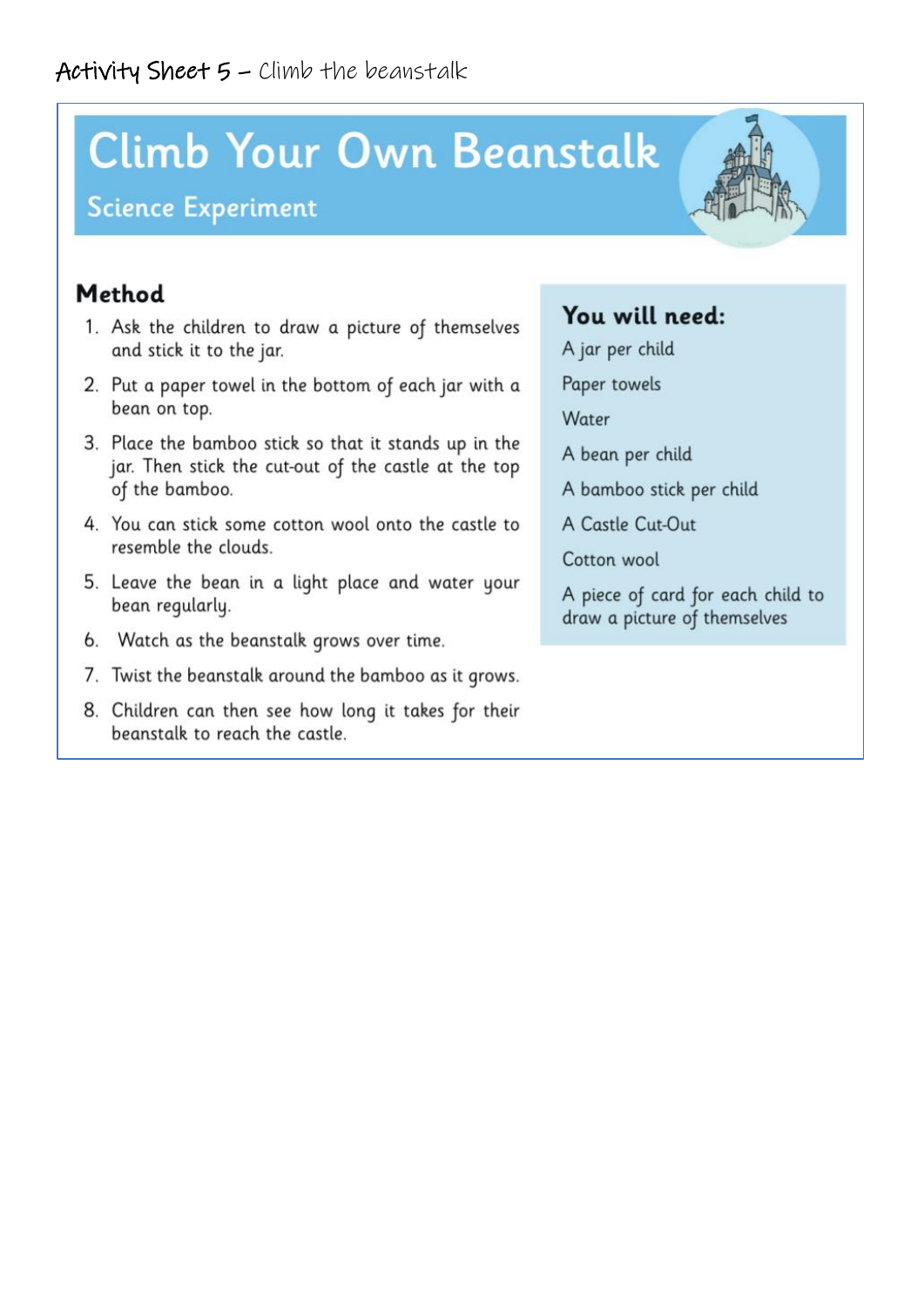## Activity Sheet 6 – Keep a knight safe....

Before you begin this activity, you may like to print out the picture of the Knight in Shining Armour and set up the Knight in Shining Armour PowerPoint on your Interactive Whiteboard.

- Begin the activity by showing the children the Knight in Shining Armour picture and tell them that the picture is of a knight. Explain that in the past knights often had to fight and they needed to keep themselves safe during the fights.
- Ask the children what they think helped to keep the knights safe during fights. Focus on the knight's armour and explain that the armour was made out of a material called metal and it helped to protect their bodies from being injured.
- You may like to pass a metal object around so the children can feel and discuss the material and how it kept the knights safe.
- Then point out the shield to the children. Ask them if they know what it is and what it was used for?
- Explain that the shield was a special piece of equipment the knights used to take to battle to help to protect them, it stopped their body being injured by a sword.
- Ask the children if they can think of any special clothes or objects we use today to help to protect us and keep our bodies safe?
- Provide time for the children to discuss this key question with a talk partner and then ask the children who would like to feed back their ideas about what we use to keep our bodies safe.
- Show the children the How to Keep Safe PowerPoint. Encourage them to look at the pictures and decide what they could do and what they could wear, to help to keep themselves safe in the different scenarios.
- Act excited and say that it is like a game and that after they have given their suggestions, you will then show them the next slide. The next slide will show them the different ways to stay safe and they can see if they managed to think of any of the same ideas!
- Each time you show the children the different scenarios on the PowerPoint, you can use questioning to encourage the children to talk in more detail about different ways to keep safe.
- For example, with the bike safety scenario you could ask them,
	- What could you wear to keep safe on a bike?
	- Why would you wear a helmet?
	- How does a helmet keep you safe?
	- How else could you make sure you stay safe on a bike?
	- If an adult wasn't there to tell you to wear a helmet, would you still wear one?
- Similar questions can be used for the differing scenarios. You may also like to use real objects as you discuss safety, you could have a bike helmet, arm bands, sun hat, and car seat.
- At the end of the PowerPoint, praise the children for all of their suggestions on how to keep safe in different scenarios. Emphasise that it is very important that, just as a knight has to remember to wear his armour to protect him, the children need to remember the different ways they can help to keep themselves safe.

#### Ideas for Extension into Continuous Provision:

- You may like to add a doll into the outdoor construction area and pretend it is a child. You could set your children the challenge of creating a car that is safe for the child to travel in. They could think of ways to create a seat belt and car seat to keep the child safe.
- You could draw a large outline of a knight and place it in the creative area. Add a selection of different materials such as, cotton wool, cardboard, paper, tinfoil, sticks, plastic bottle tops and ask the children to create armour to protect the knight.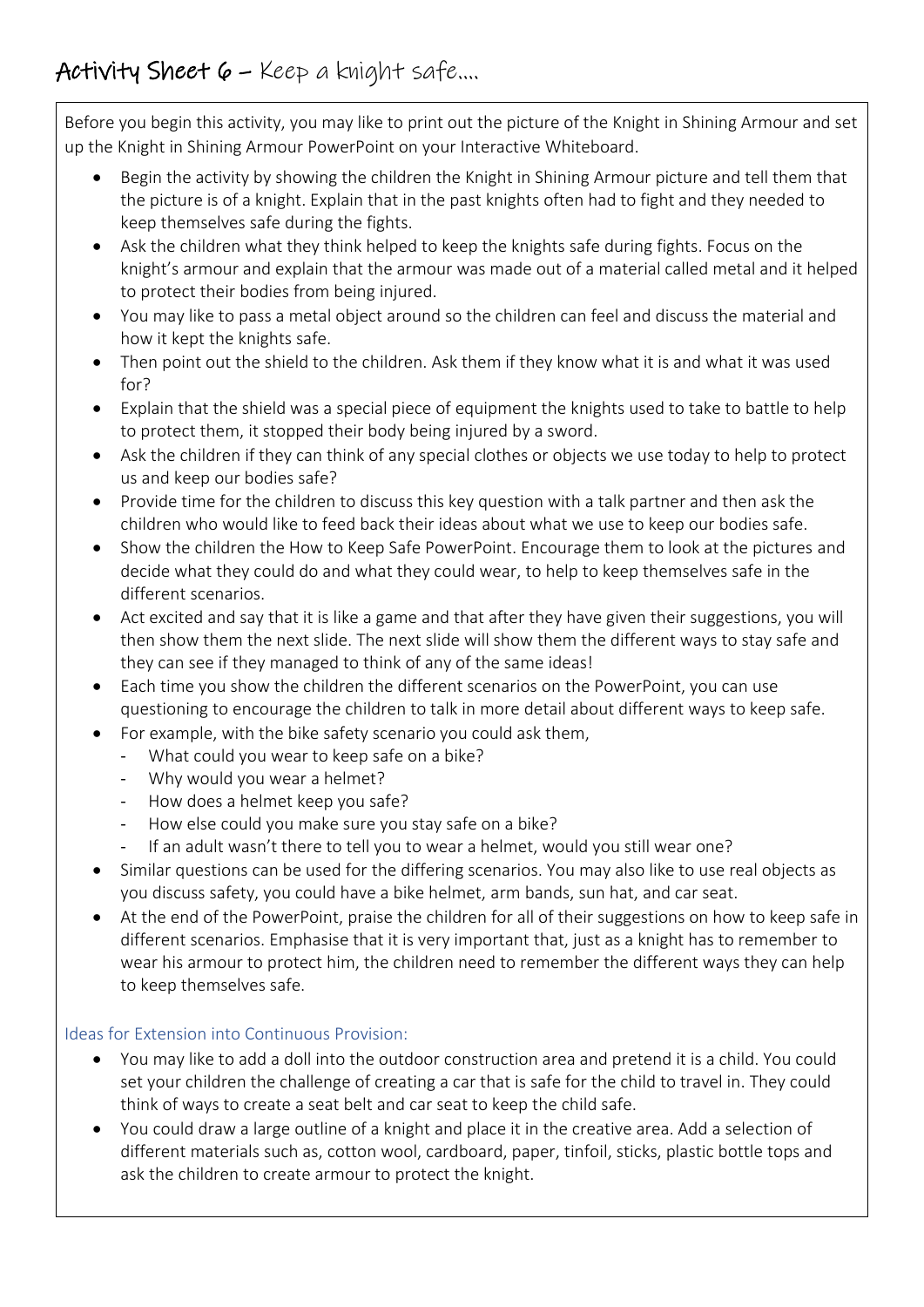## Activity Sheet  $7$  – Build a turret

Before you begin this activity, you may like to print off pictures of castles and turrets. You may also like to count out sets of 10 sugar cubes so that each person taking part in the activity has 10 sugar cubes. You could use anything that can balance on top of each other (lego bricks, books, chocolate bars, etc)

- Begin the activity by showing your child pictures of Castle and turrets. Point to the turret and ask if they know what this part of a castle is called. Tell the children that it is called a turret and it is a small tower.
- Show them the sugar cubes and tell them that they have a challenge. Explain that their challenge is to try and build a turret using the sugar cubes!
- Tell them that you are going to have a go at building a turret using the sugar cubes and they are going to help to count how many sugar cubes they use to build your tower.
- Build a sugar cube tower that is 3 sugar cubes tall. As you do this, carefully and slowly count out each sugar cube and say the number name for each cube as you place it on top of the previous sugar cube.
- Ask them, "How many sugar cubes did I use to build my tower?" Ask them how they know there are three cubes.
- Encourage them to carefully and slowly count the cubes. When they say the final number '3', emphasise that the last number we say tells us how many sugar cubes there are altogether in the set, so there are 3 sugar cubes.
- Repeat this activity with different amounts of sugar cubes. Emphasise the total number of cubes used each time.
- Allow the children time to explore making turrets with different amounts of up to 10 sugar cubes.
- As them, "How many sugar cubes did you use to build your turret?"
- This question provides you with the opportunity to see if they are able to tell you the number of sugar cubes in the set without recounting. If they can tell you this, it suggests that they have understood that the number identifies how many objects are in a set.
- If you ask them the question and they repeat the counting process again, explain to them that they don't need to count all of sugar cubes again. Explain that the final number they say, when they have counted the sugar cubes, tells them the amount of sugar cubes in that set.
- Once they have had time to build their own sugar cube turrets, tell them that this time you are going to tell them how many sugar cubes they are allowed to use to build a turret.
- Say a number between 1 and 10 and observe if they are able to use the matching number of sugar cubes to build their turret.
- Suggest to them that once they think they have used the correct amount of sugar cubes, they should carefully count them to check that they have used the same amount as you asked them to use.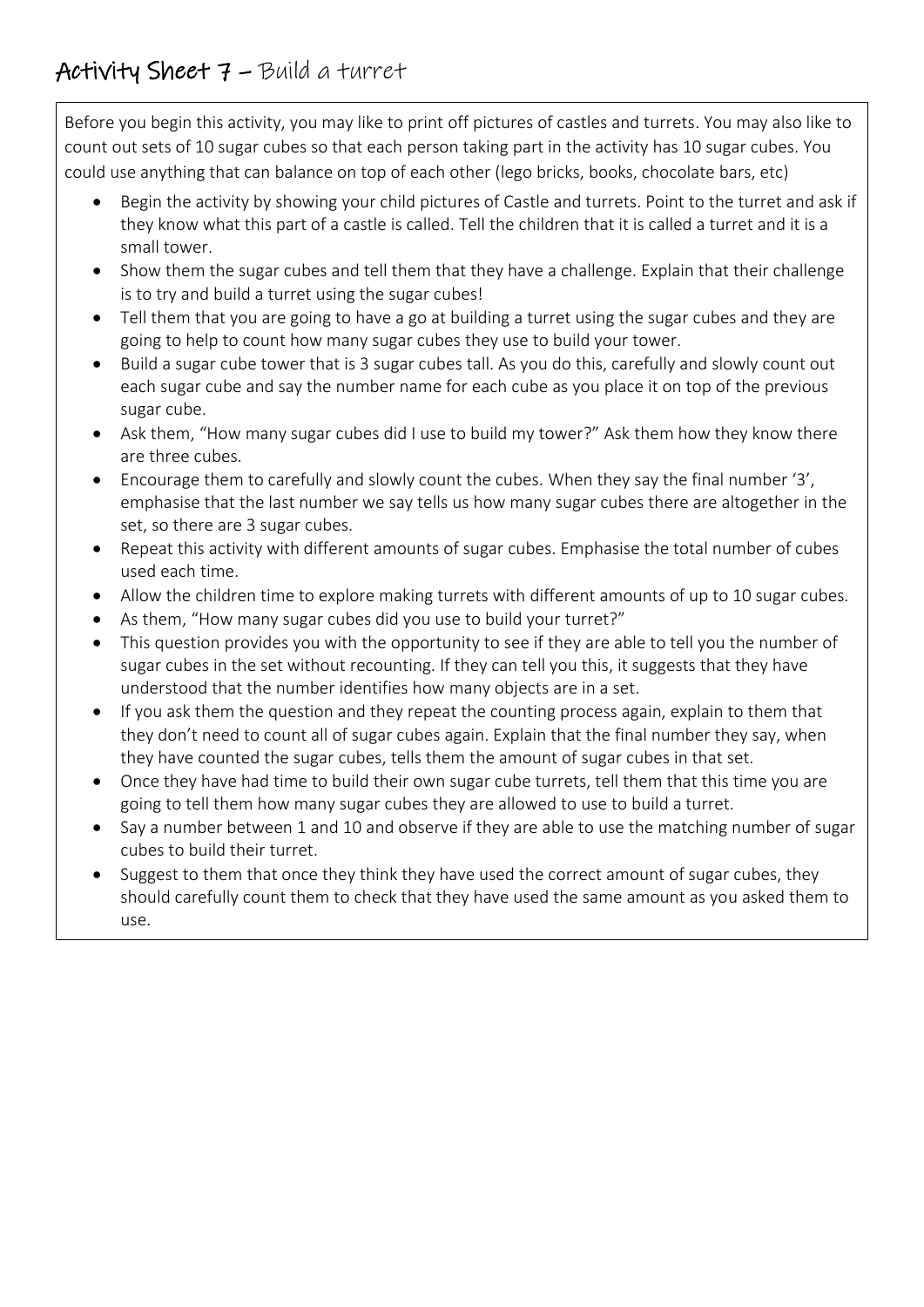Before you begin this activity you can either print and cut out a selection of the 2D Shapes, or gather together a selection of 2D shapes.

- Begin the activity by spreading a selection of 2D shapes, which are a variety of colours and sizes, out on the table.
- You may like to hold up a circle, square, rectangle (oblong) and triangle and ask your child if they know the name of each of the shapes.
- Tell them that their challenge is to create a castle using 2D shapes!
- Say that they need to think about what size and what shape is best to use for the different parts of a castle.
- Show them a picture of a Castle. Discuss what shapes they can see and why the different shapes and sizes may have been chosen for the different parts of the castle.
- Model making your own castle picture using 2D shapes so that you can explain why you choose to use different shapes for different parts of the castle. It also gives you the opportunity to ask them to help you to choose the best shapes for different parts of the castle.
- For example, you could hold up a rectangle, name the shape and say that this looks like the shape of a door because it has two long sides and it is tall. You could hold the rectangle shape up against a door to show the connection.
- You could then hold up two different sized circles, one of which could be bigger than the rectangle you have chosen for your door! You could ask them which circle they think you should choose to be the handle on the door.
- Encourage them to consider the size of the door handle compared to the size of the door.
- Tell them it is now their turn to use the different 2D shapes to create a castle.
- As they are choosing shapes and arranging them to represent their castle, you may like to ask them some questions to encourage them to discuss their choices and name the different shapes.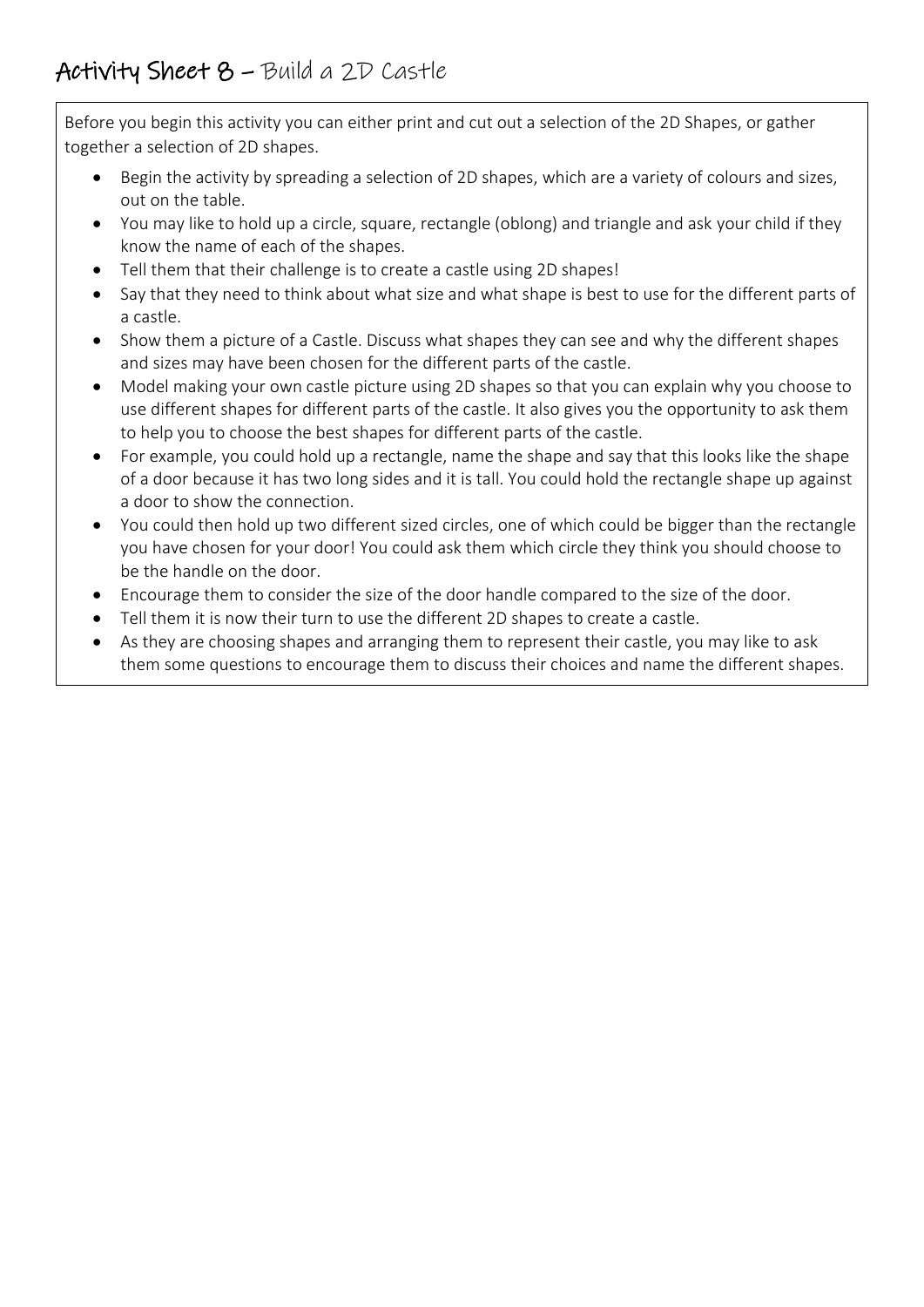## Activity Sheet 9 – Measure a Knight

Can you measure these knights using items around the house (for example, three 1p coins). Now measure using a ruler.

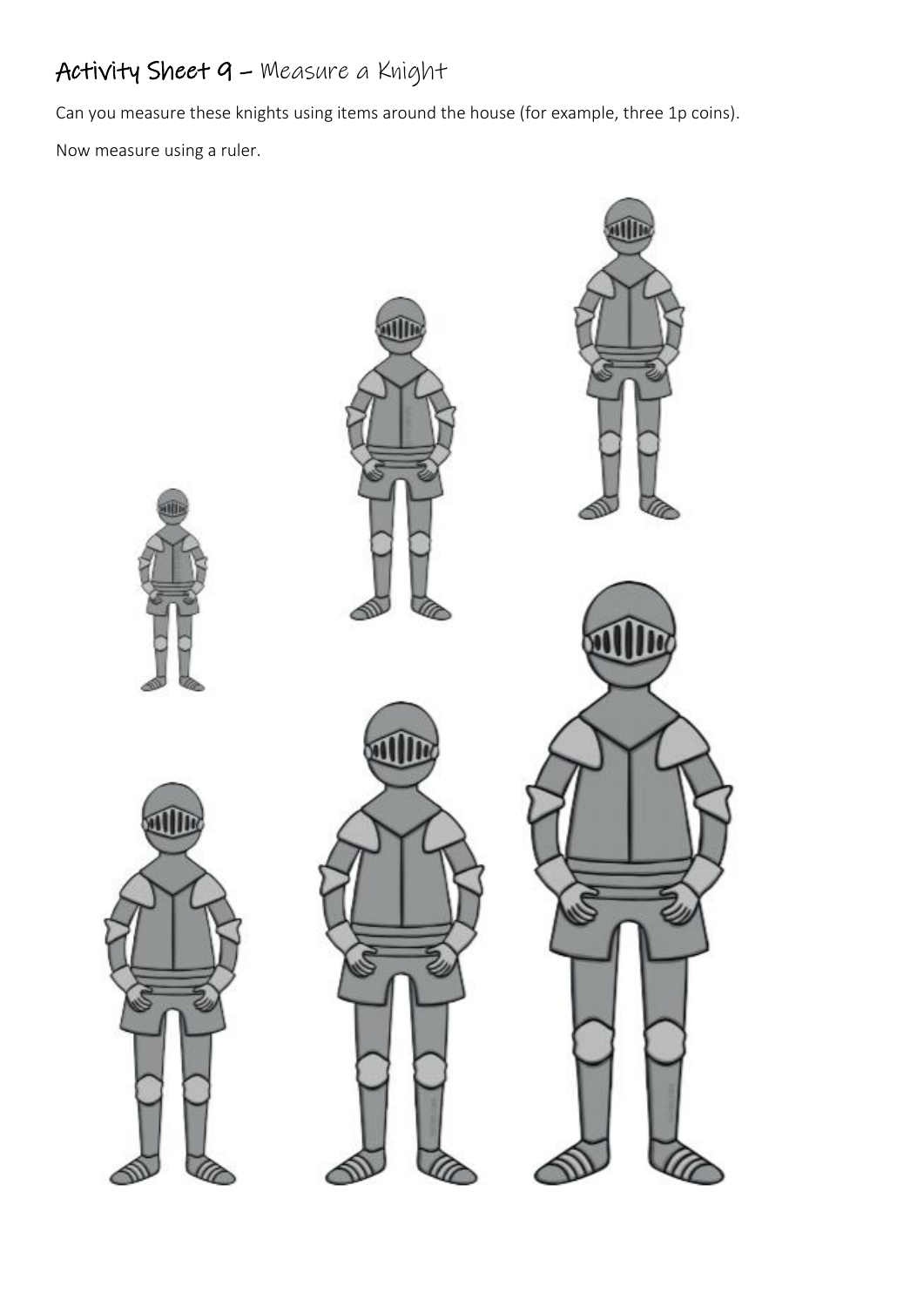Activity Sheet 10 - Colouring in sheets.

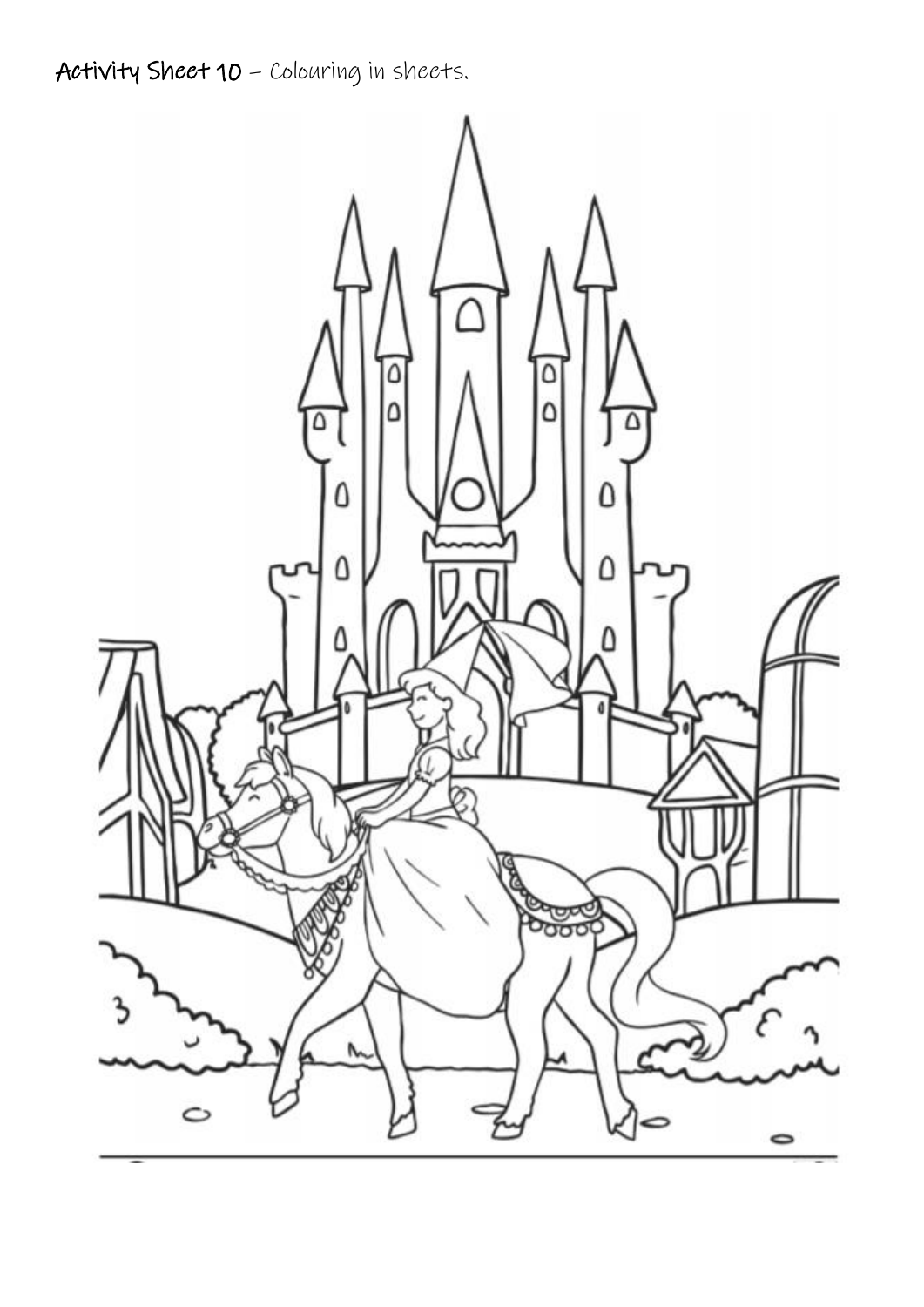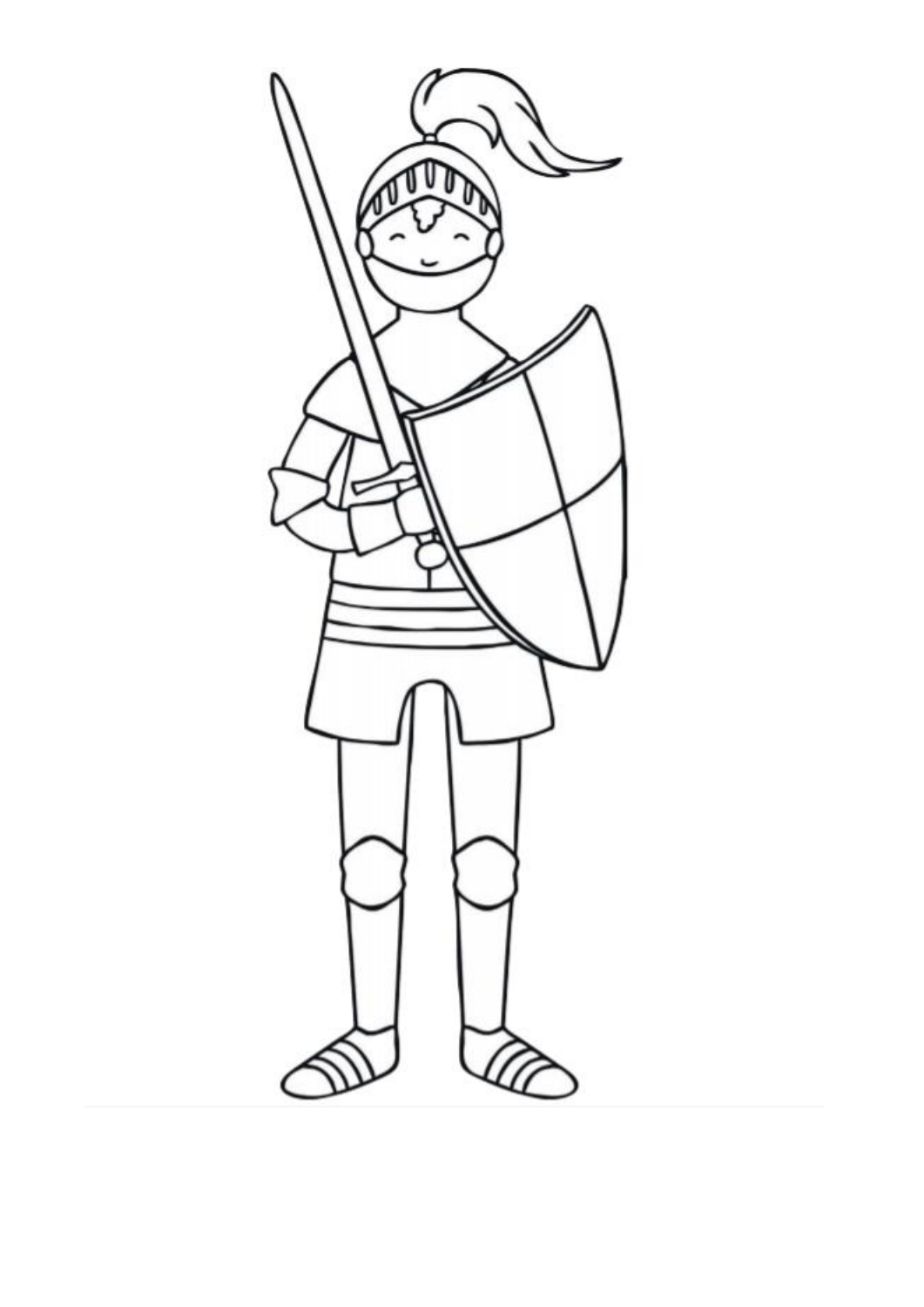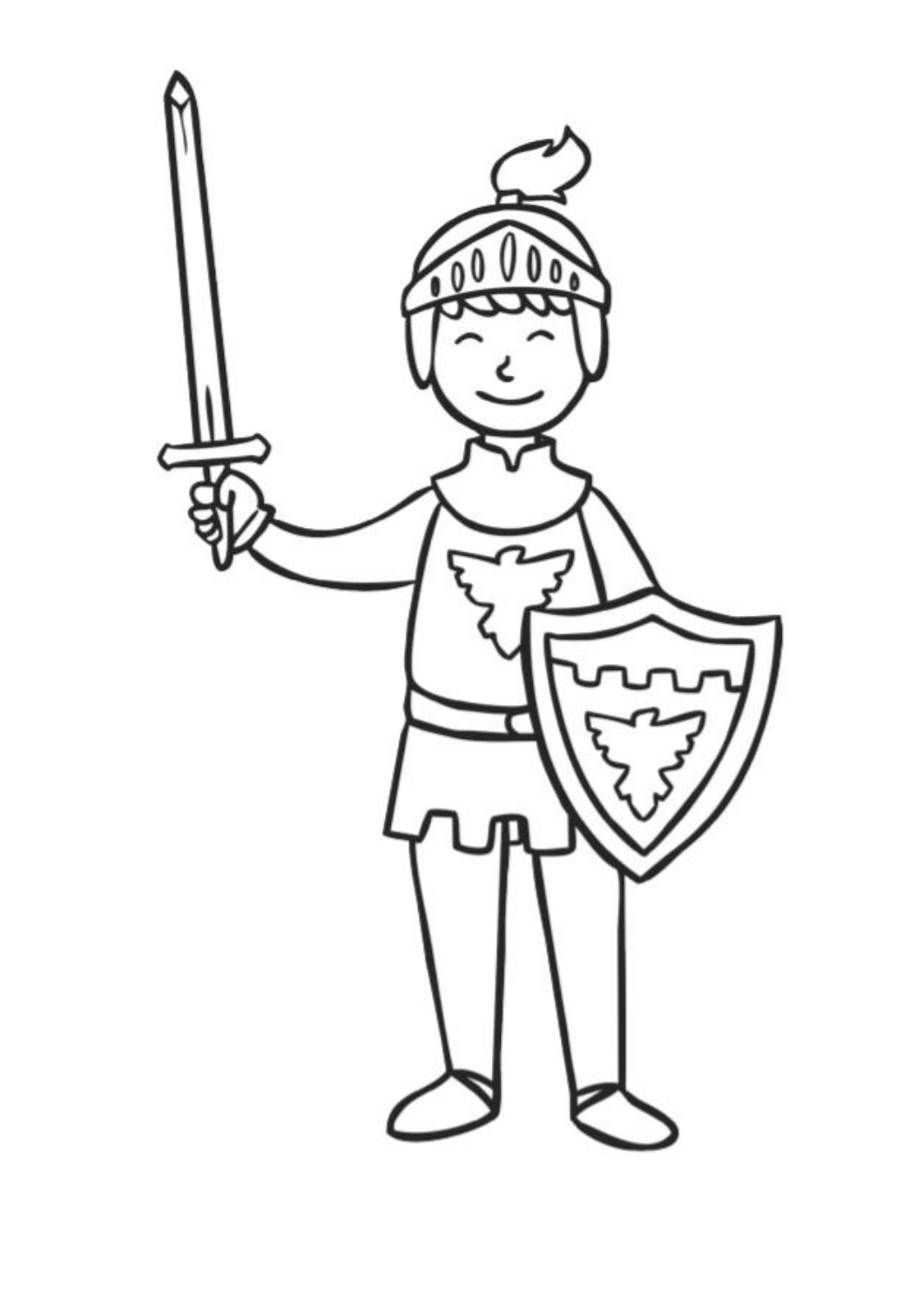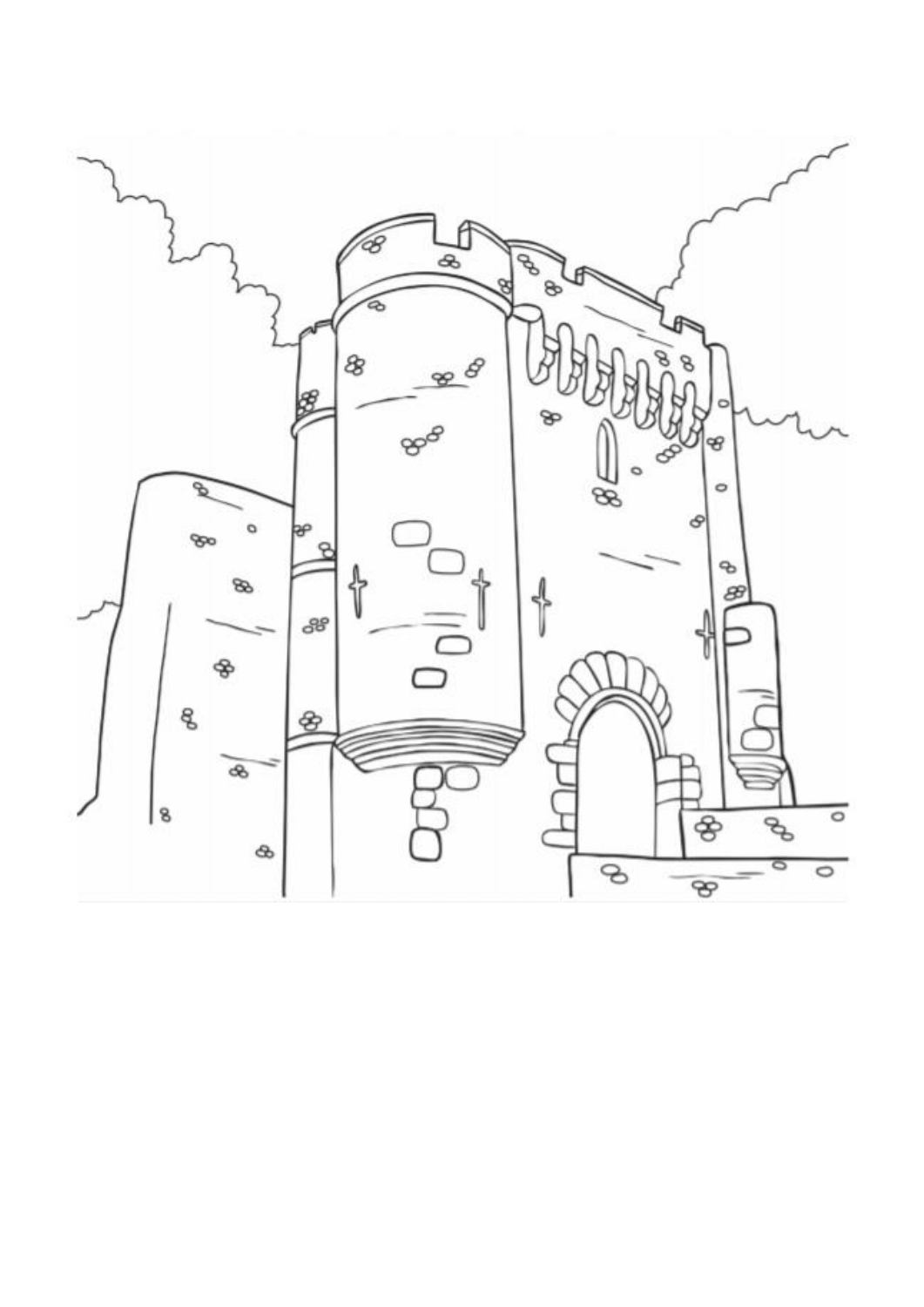